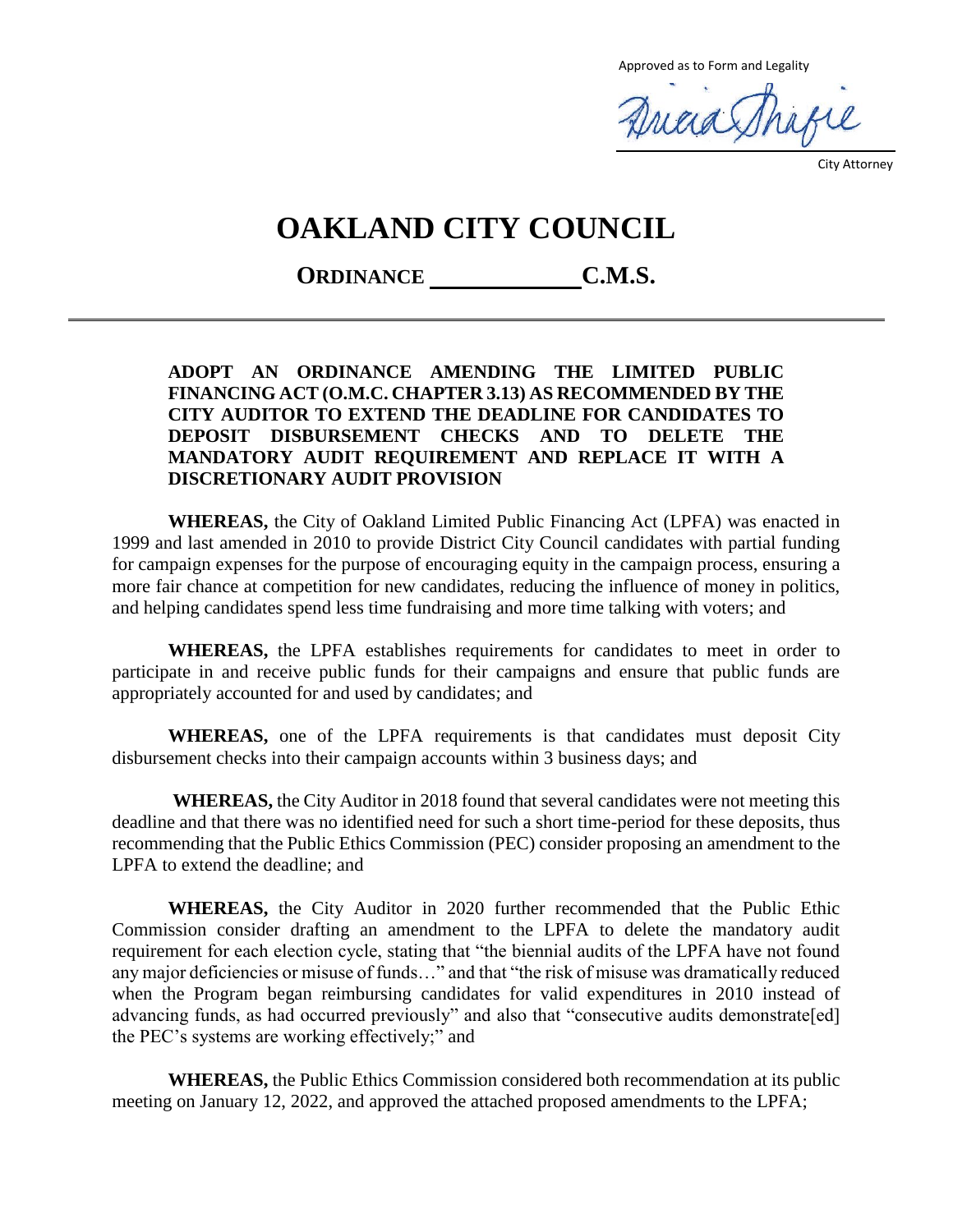#### **NOW, THEREFORE, BE IT ORDAINED,**

The City Council of the City of Oakland does hereby amend the Limited Public Financing Act as follows:

## **Chapter 3.13 LIMITED PUBLIC FINANCING ACT**

#### *Article I. Findings and Purpose*

#### **3.13.010 Title.**

This chapter shall be known as the "Limited Public Financing Act of the City of Oakland."

#### **3.13.020 Findings and declarations.**

The findings of this Act are as follows:

- A. The financial strength of certain individuals or organizations should not enable them to exercise a disproportionate or controlling influence on the election of candidates.
- B. The rapidly increasing costs of political campaigns have forced many candidates to raise larger and larger percentages of money from interest groups with a specific financial stake in matters under consideration by city government. This has caused the public perception that votes are being improperly influenced by monetary contributions.
- C. High campaign costs are forcing officeholders to spend more time on fundraising and less time on the public's business. The constant pressure to raise contributions is distracting officeholders from urgent governmental matters.

#### **3.13.030 Purpose of this Act.**

The purpose of this Act is to accomplish the objectives stated in Oakland's Campaign Reform Act as follows:

- A. To ensure that all individuals and interest groups in our city have a fair and equal opportunity to participate in elective and governmental processes.
- B. To reduce the influence of large contributors with a specific financial stake in matters under consideration by the city, and to counter the perception that decisions are influenced more by the size of contributions than by the best interests of the people of Oakland.
- C. To reduce the pressure on candidates to raise large campaign war chests for defensive purposes, beyond the amount necessary to communicate reasonably with voters.
- D. To encourage competition for elective office.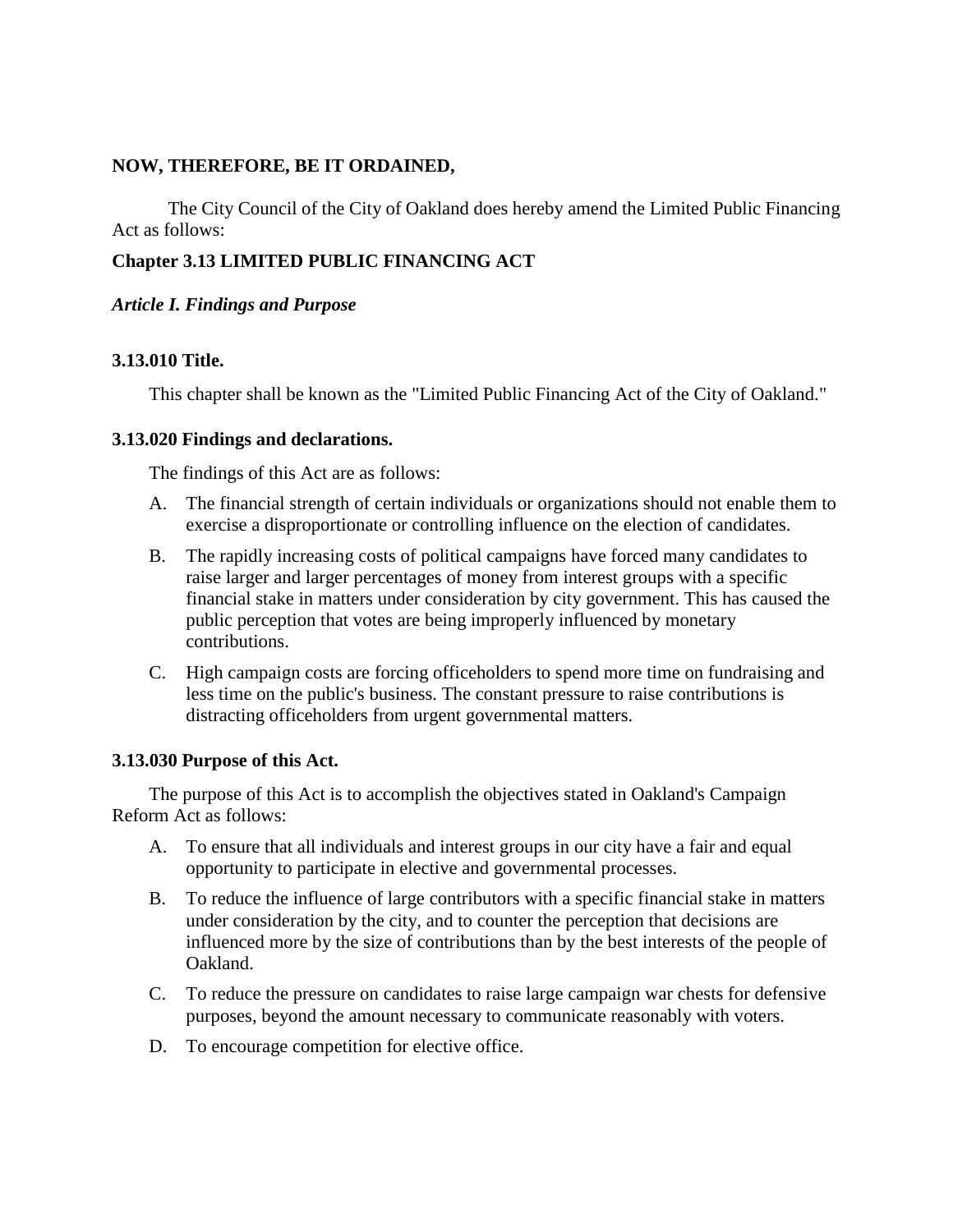- E. To allow candidates and office holders to spend a smaller proportion of their time on fundraising and a greater proportion of their time dealing with issues of importance to their constituents and the community.
- F. To ensure that serious candidates are able to raise enough money to communicate their views and positions adequately to the public, thereby promoting public discussion of important issues involved in political campaigns.
- G. To help preserve public trust in governmental and electoral institutions.

## *Article II. Definitions*

#### **3.13.040 Interpretation of this Act.**

Unless the term is specifically defined in this Act or the contrary is stated or clearly appears from the text, the definitions set forth in Chapter 3.12 of this Code and in Government Code Sections 81000 et seq. as amended govern the interpretation of this Act.

For purposes of this Act, "principal residence" shall mean the place in which a person's habitation is fixed, wherein the person has the intention of remaining, and to which, whenever he or she is absent, the person has the intention of returning.

For purposes of this Act, "primary place of doing business" shall mean the street address of a corporation's or association's principal executive office as filed with the California Secretary of State or the street address of an unincorporated association's principal office as filed with the California Secretary of State.

#### *Article III. Election Campaign Fund*

#### **3.13.050 Election campaign fund.**

There is hereby established an account within a special revenue fund of the city to be known as the "Election Campaign Fund."

#### **3.13.060 Appropriation of funds.**

- A. The city council shall appropriate to the election campaign fund, under the city's current two-year budget cycle, an amount sufficient to fund all candidates eligible to receive public financing for the office of district city councilmember.
- B. The city public ethics commission shall provide in the form and at the time directed by the mayor and city administrator a written estimate of the amount necessary to be appropriated for any two-year budget cycle according to the provisions of this Act for all eligible candidates. The amount of funds to be allocated to the election campaign fund shall be based on a consideration of anticipated campaign activity, anticipated administrative costs, and existing unspent funds within the account. The amount of funds to be allocated to the election campaign fund shall not exceed \$500,000.00 for any two-year budget cycle.
- C. The election campaign fund shall be established as an interest bearing account. Unspent funds in the election campaign fund at the end of a two-year budget cycle shall remain in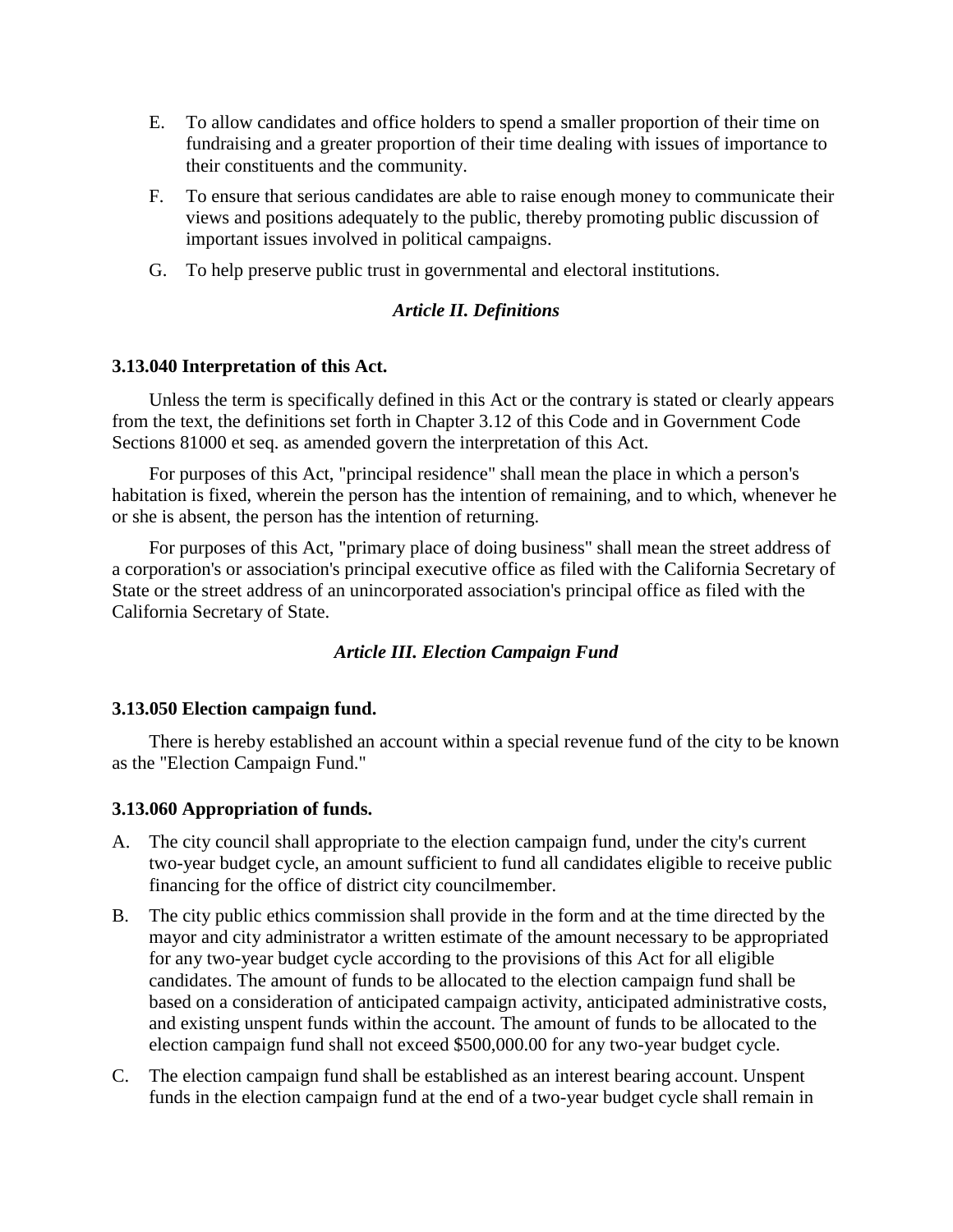the fund and accrue for disbursement to candidates eligible for public financing in future elections and for administrative costs.

D. Up to seven and one-half percent of the amount allocated to the election campaign fund pursuant to Subsections 3.13.060(a) and (b) may be utilized by the public ethics commission to cover the anticipated cost of administering the provisions of this Act.

#### **3.13.065 Allocation of election campaign fund.**

No later than seven days after the city clerk has certified the names of all candidates to appear on the ballot, the public ethics commission shall determine at a publicly noticed meeting whether, based on the number of potentially eligible candidates, the amount of money in the election campaign fund is adequate to provide the maximum amount to potentially eligible candidates. If the commission determines that the election campaign fund will not be adequate to provide the maximum amount of funds to potentially eligible candidates, the commission shall order the disbursement of available funds on a pro rata or other equitable basis. The commission may at any time revise the disbursement plan consistent with these rules and prevailing law.

## *Article IV. Eligibility for Public Financing*

#### **3.13.070 Application and withdrawal procedures.**

- A. Each candidate for district city council shall file a statement with the city clerk on a form approved for such purpose indicating acceptance or rejection of the voluntary spending ceilings pursuant to Section 3.12.190.
- B. Each candidate for district city council shall file with the public ethics commission a statement of acceptance or rejection of public financing on a form approved by the public ethics commission no later than 14 calendar days after the date the city clerk has certified the names of candidates to appear on the ballot for the election in which public financing will be sought. The statement of acceptance or rejection of public financing shall advise and require that the candidate's decision to reject public financing is irrevocable for the election in which his or her name appears on the ballot. The failure to timely file a statement of acceptance or rejection of public financing shall constitute a rejection of public financing.
- C. If a candidate declines to accept the voluntary expenditure ceilings prescribed in Section 3.12.200, the candidate shall be subject to the contribution limits of Subsections 3.12.050(a) and 3.12.060(a) and shall not be eligible for public financing.
- D. If a candidate agrees to accept the voluntary expenditure ceilings prescribed in Section 3.12.200, the candidate shall be subject to the contribution limits of Subsections 3.12.050(b) and  $3.12.060(b)$  as adjusted pursuant to Subsections  $3.12.050(g)$  and  $3.12.060(g)$ , and shall be eligible for public financing upon meeting the qualification requirements as provided in this Act.
- E. In the event expenditure ceilings are lifted pursuant to Section 3.12.200, a candidate who accepted expenditure ceilings shall be permitted to receive public financing but shall no longer be subject to expenditure ceilings.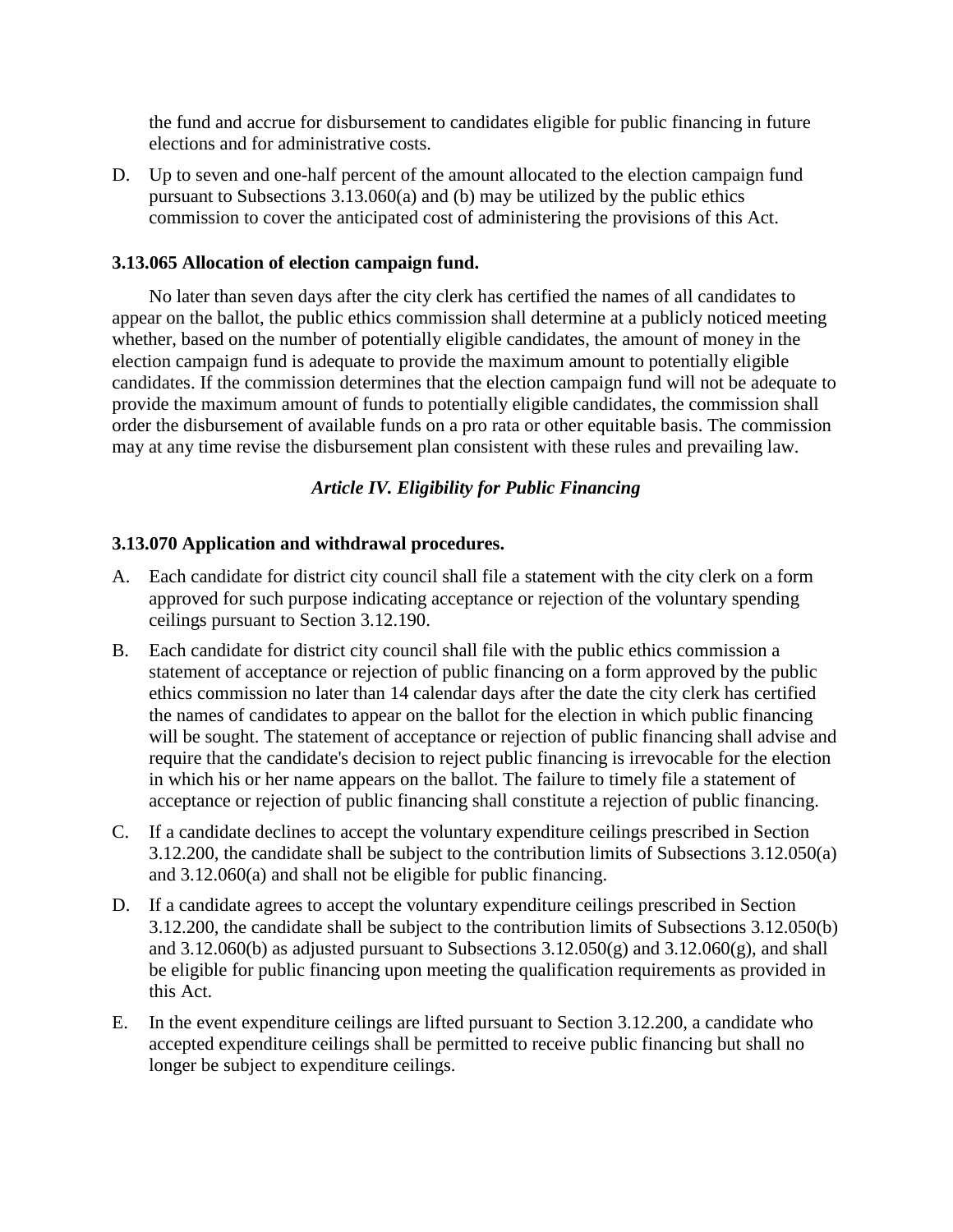#### **3.13.080 Qualification procedures.**

A candidate shall be approved to receive public financing if the candidate meets all of the following requirements:

- A. The candidate has filed a timely statement of acceptance of the voluntary spending ceilings and acceptance of public financing.
- B. The candidate is certified to appear on the ballot for the election for which public financing is sought.
- C. The candidate has (1) received contributions in an aggregate amount of at least five percent of the expenditure ceiling for the office being sought from contributors whose principal residence or whose primary place of doing business is located within the city and which residence or business address appears on the written instrument used to make the contribution, and (2) made qualified campaign expenditures in an aggregate amount of at least five percent of the expenditure ceiling for the office being sought. Contributions from the candidate's own funds shall not be counted towards meeting this five percent requirement. The candidate shall provide copies of the contribution checks received and records of payments made to meet the five percent eligibility requirements.
- D. The candidate is opposed by another candidate for the same office.
- E. The candidate agrees to all conditions and requirements of this Act and to submit to any reasonable audit deemed appropriate by the public ethics commission or other civil authorities.
- F. The candidate or his or her campaign treasurer or designee attends a training program conducted or sponsored by the public ethics commission.
- G. The candidate has filed, and completely and accurately executed, all pre-election campaign statements that are due at the time public financing is payable. All candidates receiving public financing shall timely file, and completely and accurately execute, all post-election campaign statements for each election in which they received public financing.

#### **3.13.090 Use of personal funds.**

A candidate who accepts public financing shall not receive contributions or loans from the candidate's own funds which aggregate total exceeds ten percent of the voluntary expenditure ceiling for the office being sought. If the voluntary expenditure ceilings for the office being sought are lifted, this provision shall not apply.

#### *Article V. Disbursement of Public Financing*

#### **3.13.100 Duties of the public ethics commission and office of the city auditor.**

A. The public ethics commission shall develop any and all forms necessary to carry out the provisions of the Act. The public ethics commission may, in its discretion, require any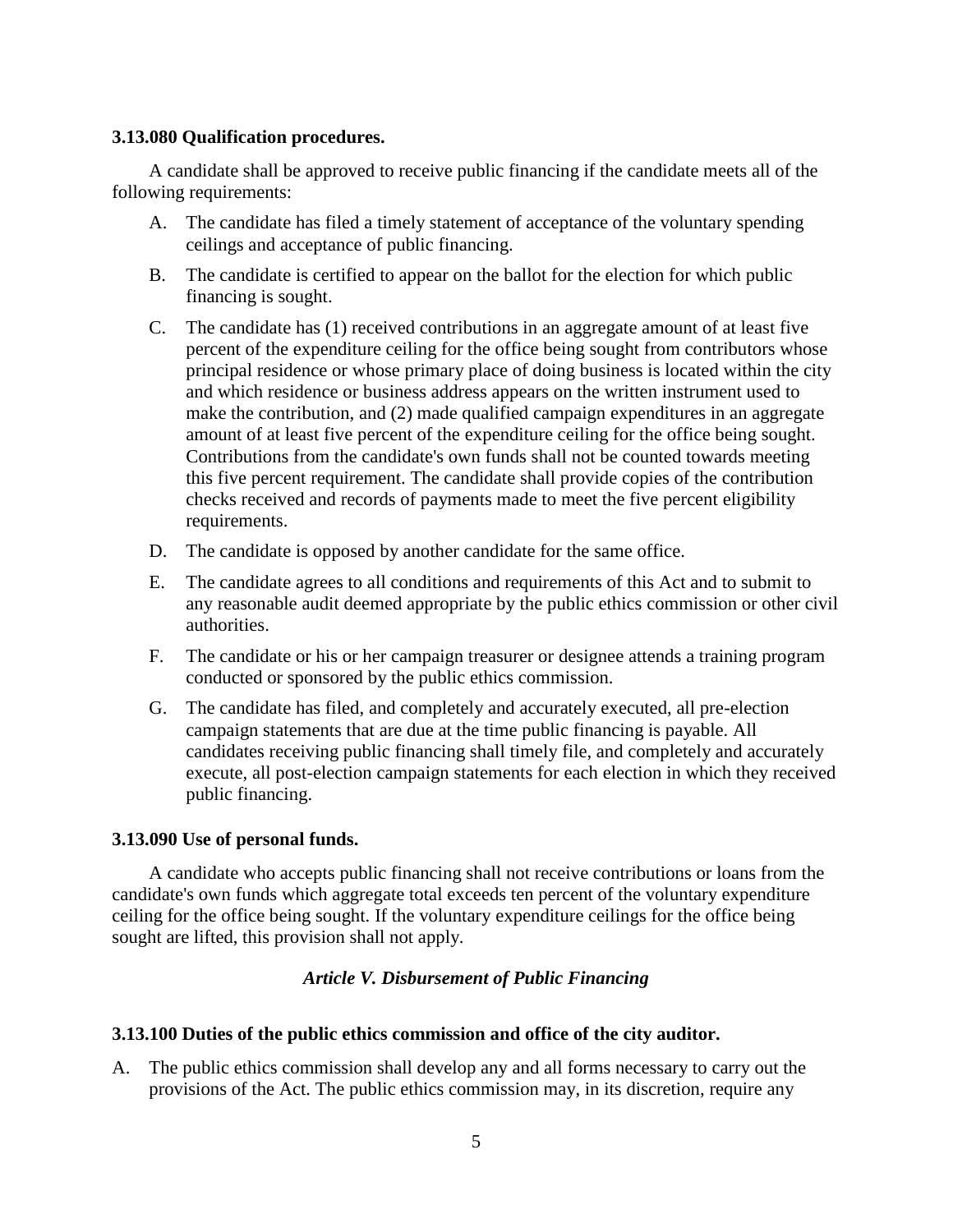document or form to be filed in an electronic format that is provided by the public ethics commission to the candidates free of charge.

- B. The public ethics commission shall review records submitted to determine a candidate's eligibility to receive public financing and requests for reimbursement promptly. For any candidate determined not to be eligible for public financing, the commission or its designee shall inform the candidate of the reasons why the candidate is not eligible and what actions, if any, the candidate may take to correct any insufficiencies.
- C. The city auditor may conduct a discretionary audit of the Public Ethics Commission's disbursement of public financing funds to candidates or may conduct discretionary audits of the campaign committee of any candidate who receives public financing. shall conduct mandatory post-election audits of all candidates accepting public financing. The city auditor may chose to limit the scope of any audit to the items submitted for reimbursement. The audit report shall be a public record and provided to the public ethics commission. The city auditor shall conduct all audits in accordance with generally accepted government auditing standards.

## **3.13.110 Requests for public financing.**

- A. Public financing pursuant to this Act shall be provided solely by reimbursing eligible candidates for certain qualified campaign expenditures lawfully made by the candidate and his or her campaign committee.
- B. The qualified campaign expenditures eligible for reimbursement are:
	- 1. Candidate filing and ballot fees;
	- 2. Printed campaign literature and production costs;
	- 3. Postage;
	- 4. Print advertisements;
	- 5. Radio airtime and production costs;
	- 6. Television or cable airtime and production costs; and
	- 7. Website design and maintenance costs.
- C. The following conditions and restrictions shall apply to any request for reimbursement:
	- 1. All requests for reimbursement shall be made on a form authorized by the public ethics commission and shall include: (a) a copy of the billing invoice for which reimbursement is sought; (b) a copy of the check(s) by which the candidate's campaign committee made payment on the billing invoice; and (c) a copy, when applicable, of the campaign literature, advertisement, radio or television script, or website configuration.
	- 2. All requests for reimbursement shall include a sworn declaration by the candidate and his or her campaign treasurer that (a) the check(s) used to make payment on the billing invoice represents payment in full of the billing invoice submitted for reimbursement and that sufficient funds exist in the campaign account to provide payment, and (b) any money received from the election campaign fund has not been previously earmarked or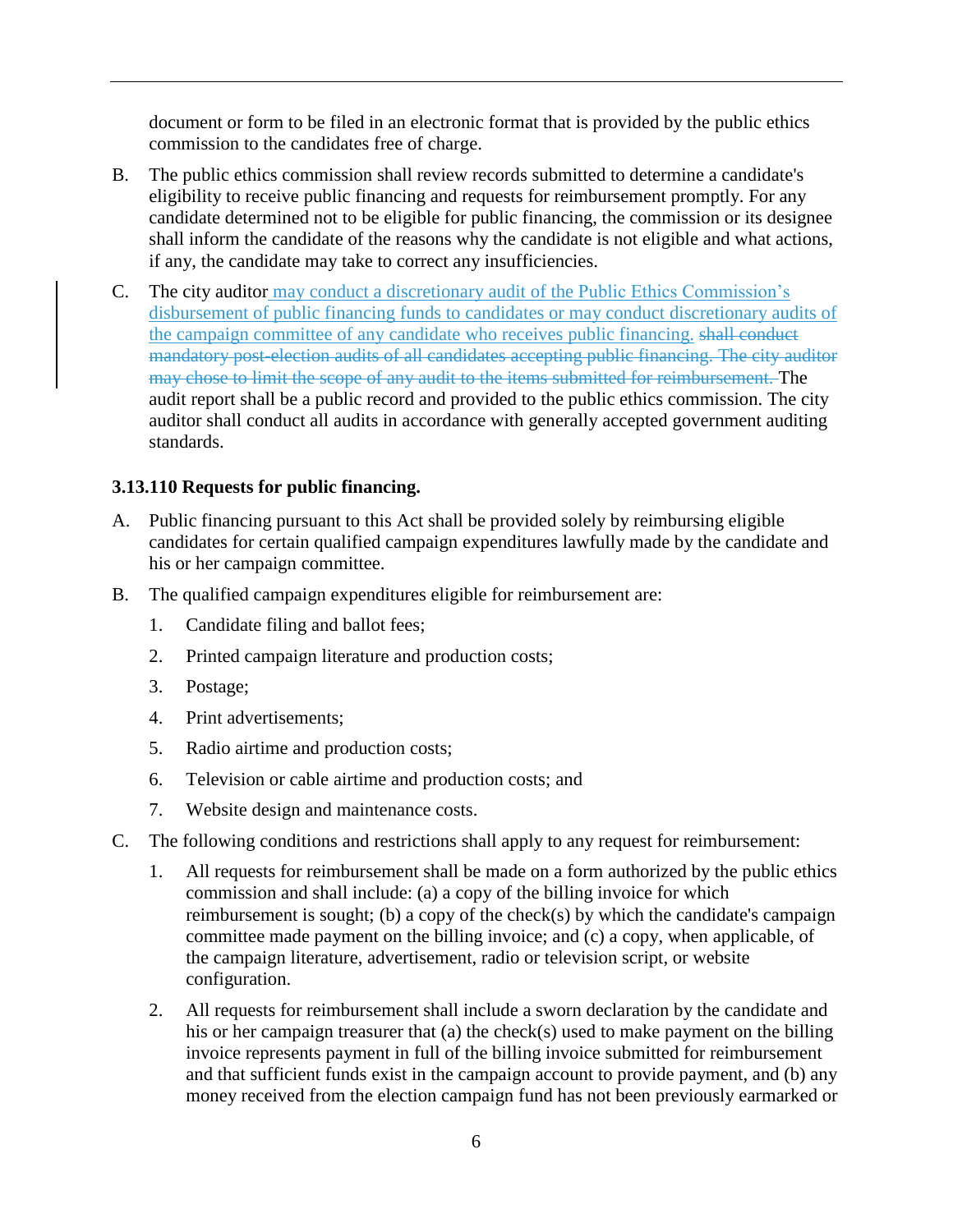specifically encumbered to pay or to secure payment of any loan, return of contribution or of any expenditure other than the one for which reimbursement was sought.

- D. Any decision made by the executive director to deny a request for reimbursement may be appealed to the commission whose decision shall be final. A request to agendize an appeal of the executive director's decision shall be made in writing and delivered to the office of the public ethics commission no more than ten calendar days after receiving written notice of the executive director's decision.
- E. The total amount of public financing allocated to each candidate shall not exceed 30 percent of the voluntary expenditure ceiling per election for the office being sought.

## **3.13.120 Disbursement and deposit of public financing.**

- A. A candidate or candidate's controlled committee, certified as eligible to receive public financing, shall submit requests for reimbursement to the public ethics commission in minimum increments of \$1,000.00 or more.
- B. A candidate or candidate's controlled committee, certified as eligible to receive public financing, shall submit requests for reimbursement in minimum increments of \$500.00 or more ten calendar days before the election.
- C. The public ethics commission or its designee shall have ten calendar days to cause the review and approval or denial of the request for reimbursement and disburse funds from the election campaign fund to the candidate or candidate's controlled committee.
- D. All funds disbursed from the election campaign fund shall be made payable to the candidate's controlled committee and shall be deposited directly into the candidate's campaign checking account within thirty calendar three business days of receipt.

## **3.13.150 Return of surplus funds.**

- A. Surplus campaign funds remaining at the end of the post-election reporting period following the election for which public financing was received shall be returned to the election campaign fund no later than 31 calendar days from the last day of the semi-annual reporting period following the election in an amount specified by this section. A candidate shall not be required to return any surplus funds in an amount greater than the amount of public financing received. The amount of surplus campaign funds to be returned to the election campaign fund shall be calculated by multiplying the amount of surplus campaign funds by the percentage that total public financing received represents of total monetary contributions received for the election period.
- B. For purposes of this Act, campaign funds shall be considered "surplus" campaign funds to the extent that the total amount of contributions (excluding the receipt of public financing) exceed the total financial obligations of the candidate's campaign committee (excluding unlawful or non-qualified campaign expenditures) as of the last day of the semi- annual reporting period following the election. A financial obligation includes (1) accounts payable billed, or (2) accounts payable for which bills may be expected, for goods or services received during the election.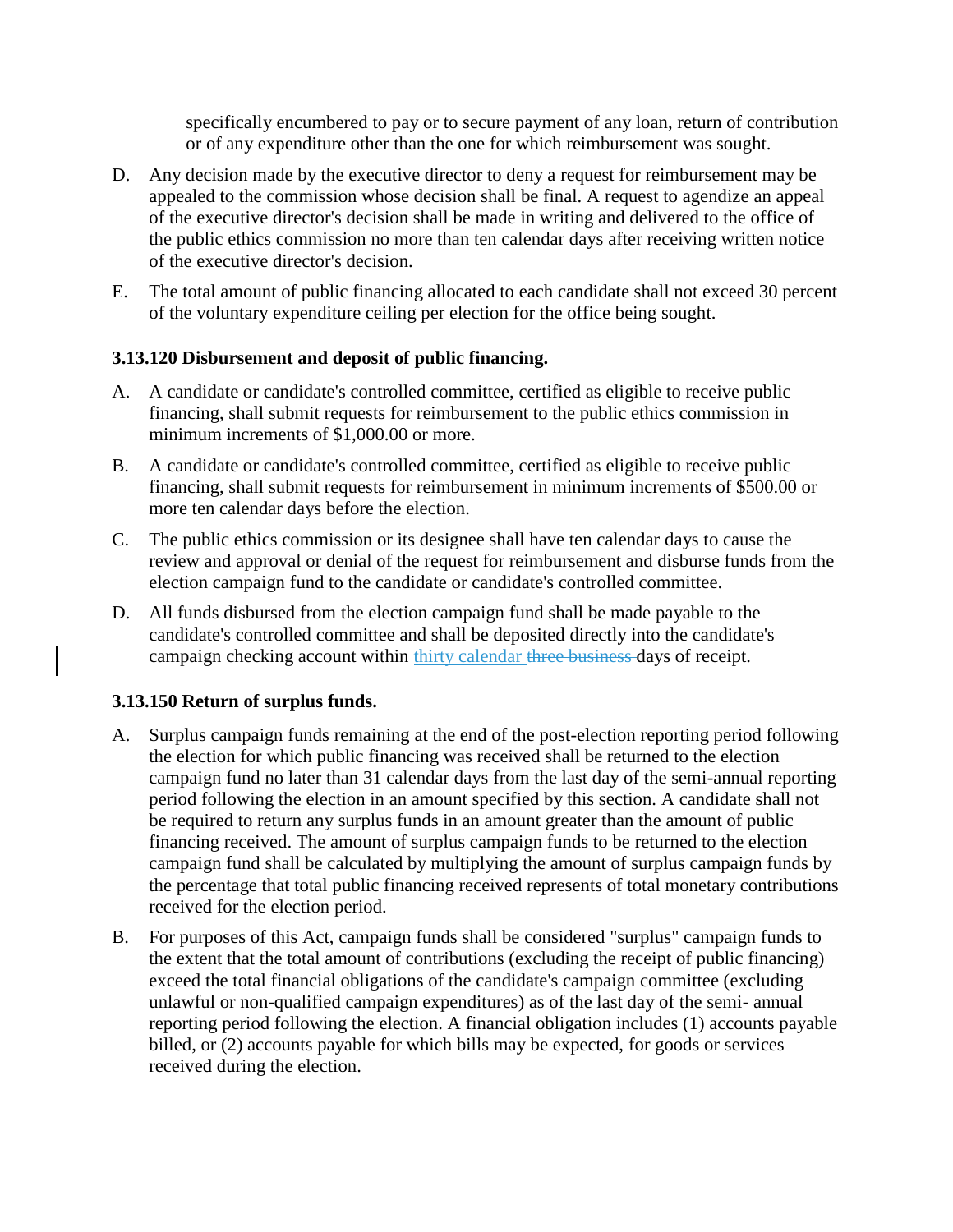C. Public financing shall not be disbursed to the certified candidate from the election campaign fund following the day of the election or the candidate's withdrawal from the election, whichever occurs first, except that public financing may be disbursed to a certified candidate after the date of the election or withdrawal provided that the candidate submitted a properly documented request for reimbursement before the date of the election or the date of withdrawal from the election.

## **3.13.170 Public debates.**

While not a condition for receiving public financing, candidates receiving public financing are strongly encouraged to participate in one or more nonpartisan candidate debates for each election.

#### **3.13.180 Enforcement.**

The public ethics commission is the sole body for civil enforcement of this Act. In the event criminal violations of the Act come to the attention of the public ethics commission, the commission shall promptly advise in writing the city attorney and the appropriate prosecuting enforcement agency.

#### **3.13.190 Criminal misdemeanor actions.**

Any person who knowingly or willfully (1) misrepresents his or her eligibility for public financing, (2) makes a material misrepresentation in connection with a request for reimbursement, or (3) causes, aids or abets any other person to violate the provisions of this Act, is guilty of a misdemeanor. Prosecution shall be commenced within four years after the date on which the violation occurred.

## **3.13.200 Enforcement actions.**

- A. Any person who intentionally or negligently (1) misrepresents his or her eligibility for public financing, (2) makes a material misrepresentation in connection with a request for reimbursement, or (3) causes, aids or abets any other person to violate the provisions of this Act, is subject to enforcement proceedings before the public ethics commission pursuant to the public ethics commission general rules of procedure.
- B. If two or more persons are responsible for any violation, they shall be jointly and severally liable.
- C. Any person alleging a violation of this Act shall first file with the public ethics commission a written complaint on a form approved for such purpose. The complaint shall contain a statement of the grounds for believing a violation has occurred. The public ethics commission shall review, investigate and make determinations regarding any alleged violation consistent with the public ethics commission's general complaint procedures.
- D. The commission has full authority to settle any action involving public financing in the interest of justice.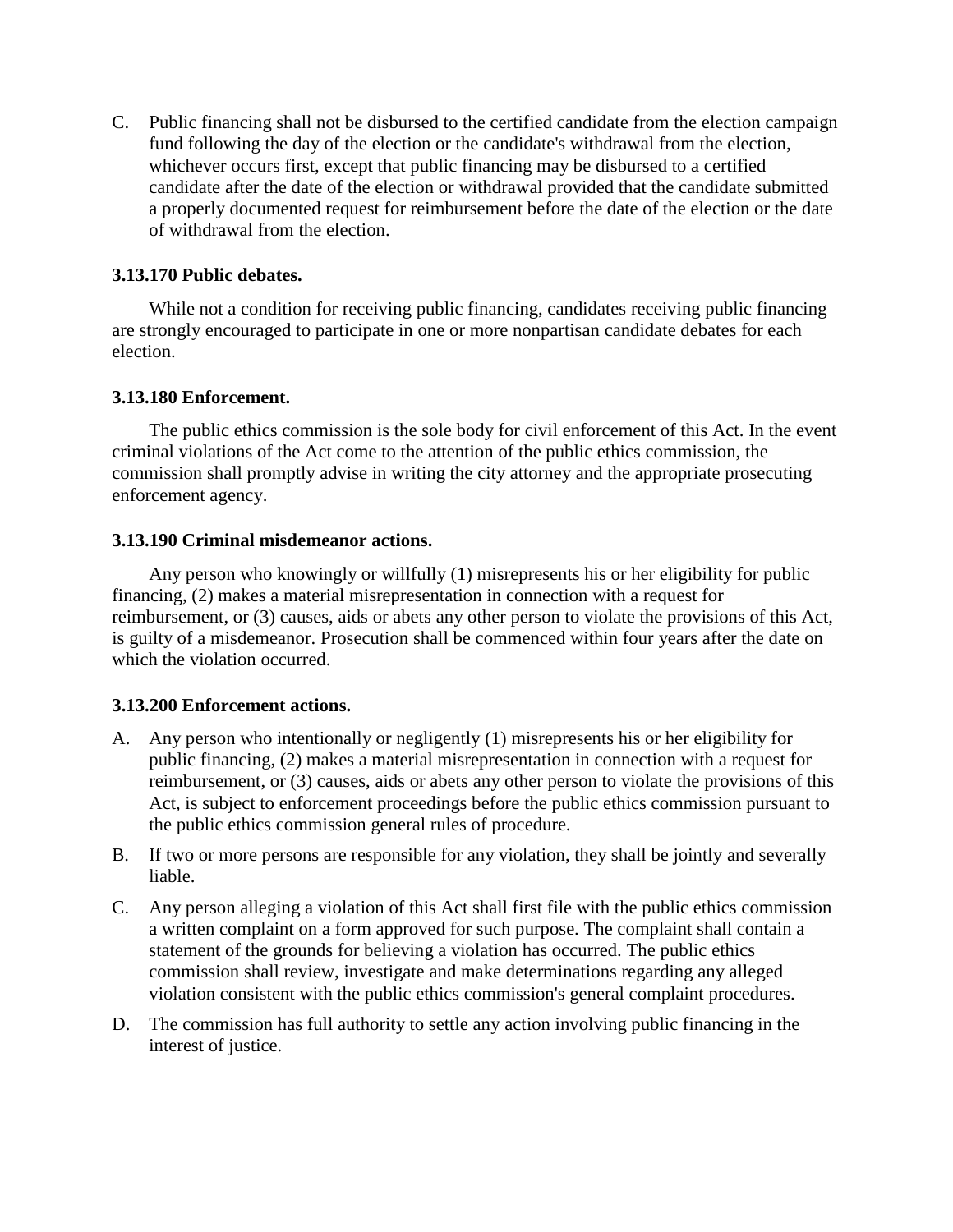- E. If the commission determines a violation has occurred, the commission is hereby authorized to administer appropriate penalties and fines not to exceed \$1,000.00 per violation and to order the repayment of public financing received or expended in violation of law.
- F. The public ethics commission may sue for injunctive relief to enjoin violations or to compel compliance with the provisions of this Act.
- G. No complaint alleging a violation of any provision of this Act shall be filed more than four years after the date the violation occurred.

## **3.13.220 Construction.**

The Act shall be liberally construed to accomplish its purposes.

## **3.13.240 Applicability of other laws.**

Nothing in this Act shall exempt any person from applicable provisions of any other laws of the city, state or other appropriate jurisdiction.

## **3.13.260 Severability.**

If any provision of this Act, or the application of such provision to any person or circumstance, shall be held invalid, the remainder of this Act to the extent it can be given effect, or the application of such provision to persons or circumstances other than those as to which it is held invalid, shall not be affected thereby, and to this extent the provisions of this Act are severable.

IN COUNCIL, OAKLAND, CALIFORNIA,

PASSED BY THE FOLLOWING VOTE:

AYES – FIFE, GALLO, KALB, KAPLAN, REID, TAYLOR, THAO AND PRESIDENT FORTUNATO BAS

NOES – ABSENT – ABSTENTION –

ATTEST:

ASHA REED City Clerk and Clerk of the Council of the City of Oakland, California